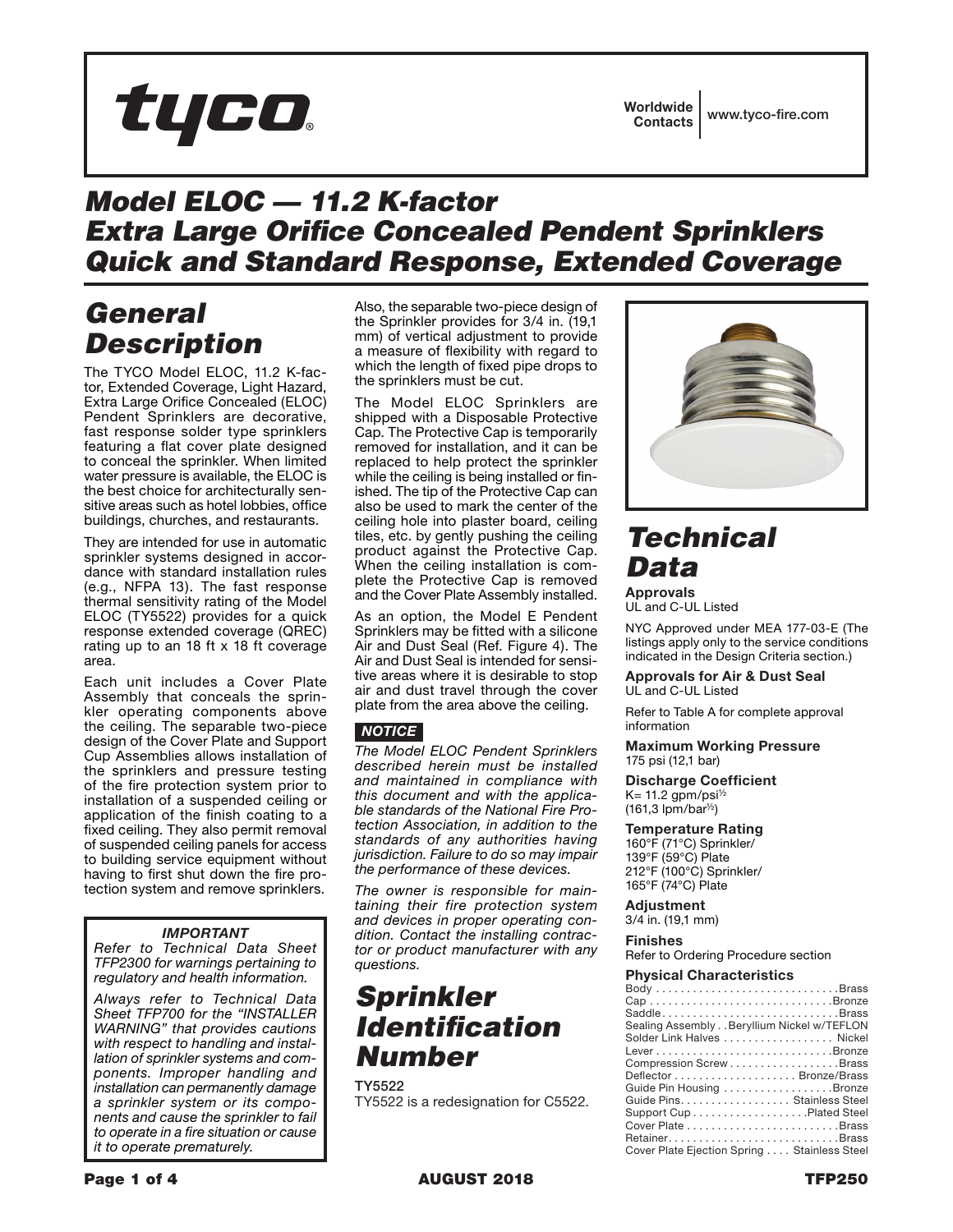# *Operation*

When exposed to heat from a fire, the Cover Plate, normally soldered to the Retainer at three points, falls away to expose the Sprinkler Assembly. At this point the Deflector supported by the Guide Pins drops down to its operational position.

When the rated temperature of the Solder Link Element is reached, the Link Element separates, allowing the sprinkler to activate and flow water.

## *Design Criteria*

The Model ELOC (TY5522) Pendent Sprinklers are UL and C-UL Listed for use in light hazard occupancies, using the design criteria in Table A, in addition to the requirements specified in the current NFPA 13 for extended coverage pendent sprinklers.

The ELOC Pendent Sprinklers are only listed and approved with the ELOC Concealed Cover Plates having a factory applied finish.

The ELOC must not be used in applications where the air pressure above the ceiling is greater than that below. Down drafts through the Support Cup could delay sprinkler operation in a fire situation.

# *Installation*

The TYCO Model ELOC must be installed in accordance with this section.

### General Instructions

A leak tight 3/4 in. NPT sprinkler joint should be obtained with a minimum to maximum torque of 10 to 20 lb-ft (13,4 to 26,8 N·m). Higher levels of torque may distort the sprinkler inlet with consequent leakage or impairment of the sprinkler.

Do not attempt to compensate for insufficient adjustment in the Sprinkler Assembly by under-or over-tightening the Sprinkler/Support Cup Assembly. Readjust the position of the sprinkler fitting to suit.

**Step 1.** The sprinkler must only be installed in the pendent position and with the centerline of the sprinkler perpendicular to the mounting surface.



| <b>RESPONSE</b><br><b>RATING</b> | <b>SPACING</b>                                                 | <b>MINIMUM</b><br><b>FLOW/PRESSURE</b>    |
|----------------------------------|----------------------------------------------------------------|-------------------------------------------|
| QUICK*                           | 16 ft $\times$ 16 ft<br>$(4.9 \text{ m} \times 4.9 \text{ m})$ | 30.0 GPM/7.2 PSI<br>(113,6 LPM/0,50 BAR)  |
| QUICK*                           | 18 ft x 18 ft<br>$(5.5 m \times 5.5 m)$                        | 33.0 GPM/8.7 PSI<br>(124,9 LPM/0,60BAR)   |
| <b>STANDARD</b>                  | 20 ft x 20 ft<br>$(6.1 \text{ m} \times 6.1 \text{ m})$        | 40.0 GPM/12.8 PSI<br>(151,4 LPM/0,88 BAR) |
|                                  |                                                                | .                                         |

The 16' x 16' and 18' x 18' coverage areas are rated Standard Response when the Air and Dust Seal (Ref. Figure 4) is utilized.

> *TABLE A MODEL ELOC 160°F (71°C) AND 212°F (100°C) PENDENT SPRINKLER (TY5522) HYDRAULIC DESIGN CRITERIA*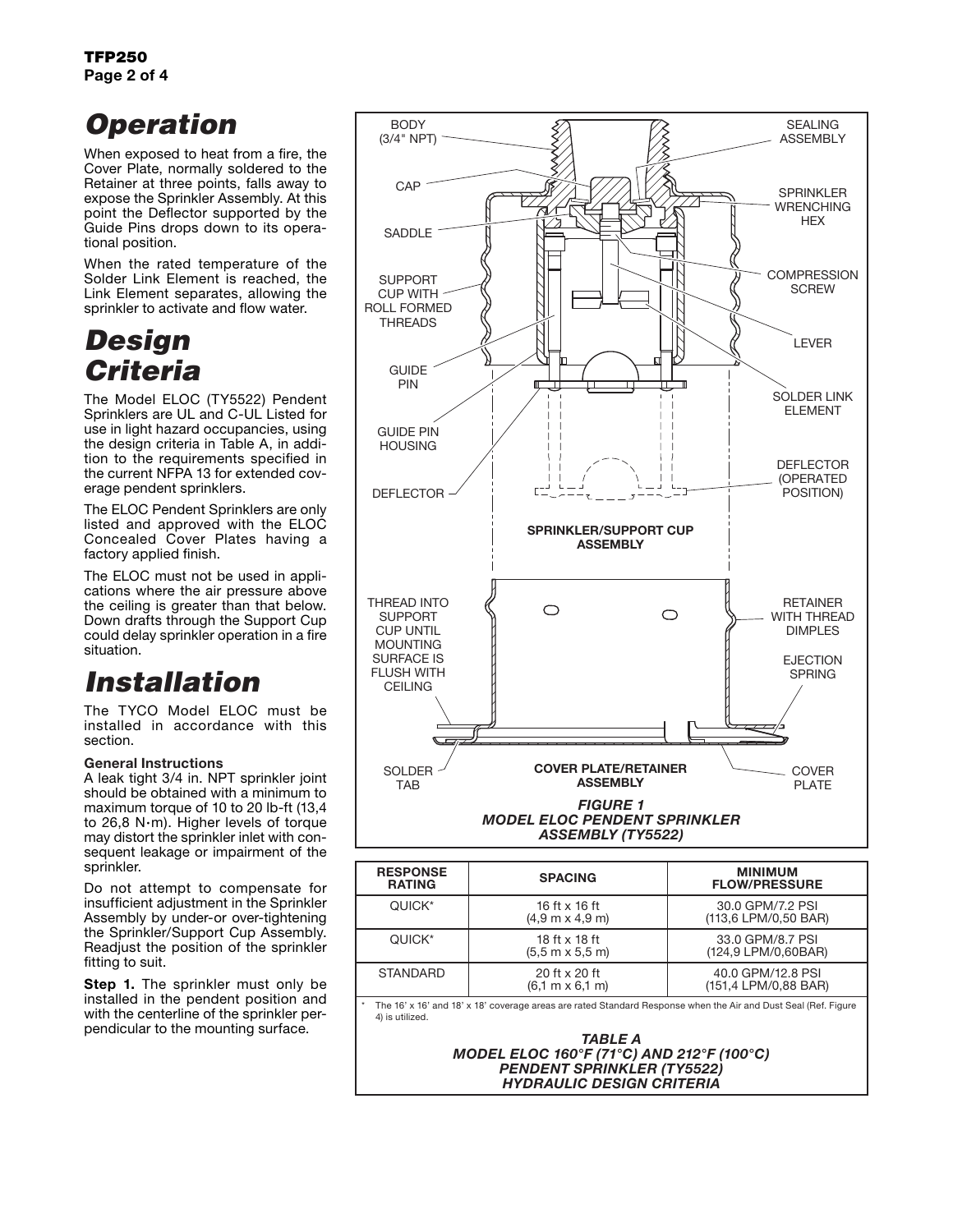

**Step 2.** Remove the Protective Cap.

**Step 3.** With pipe thread sealant applied to the pipe threads, hand tighten the sprinkler into the sprinkler fitting.

**Step 4.** Wrench tighten the sprinkler using only the W-Type 18 Sprinkler Wrench (Ref. Figure 3). The W-Type 18 Sprinkler Wrench is to be applied to the Sprinkler as shown in Figure 3.

**Step 5.** Replace the Protective Cap (Ref. Figure 2) by pushing it upwards until it bottoms out against the Support Cup. The Protective Cap helps prevent damage to the Deflector and Arms during ceiling installation and/or during application of the finish coating of the ceiling. It may also be used to locate the center of the clearance hole by gently pushing the ceiling material against the center point of the Protective Cap.

### *NOTICE*

*As long as the Protective Cap remains in place, the system is considered to be "Out of Service".*

**Step 6.** After the ceiling has been completed with the 2-1/2 in. (63,5 mm) diameter clearance hole and in preparation for installing the Cover Plate Assembly, remove and discard the Protective Cap, and verify that the Deflector moves up and down freely. If the Sprinkler has been damaged and the Deflector does not move up and down freely, replace the entire Sprinkler assembly. Do not attempt to modify or repair a damaged sprinkler.



**Step 7.** When installing an Air and Dust Seal, refer to Figure 4, otherwise proceed to Step 8. To attach the Air and Dust Seal, verify the angle of the outside edge of the seal is oriented according to Figure 4. Start the edge of the Retainer in the grooved slot of the Air and Dust Seal and continue around the retainer until the entire Air and Dust Seal is engaged.

**Step 8.** Screw on the Cover Plate/ Retainer Assembly until the Retainer (Ref. Figure 2) or Air and Dust Seal (Ref. Figure 4) contacts with the ceiling. Do not continue to screw on the Cover Plate/Retainer Assembly such that it lifts a ceiling panel out of its normal position. If the Cover Plate/Retainer Assembly cannot be engaged with the Support Cup or the Cover Plate/ Retainer Assembly cannot be engaged sufficiently to contact the ceiling, the Sprinkler Fitting must be repositioned.